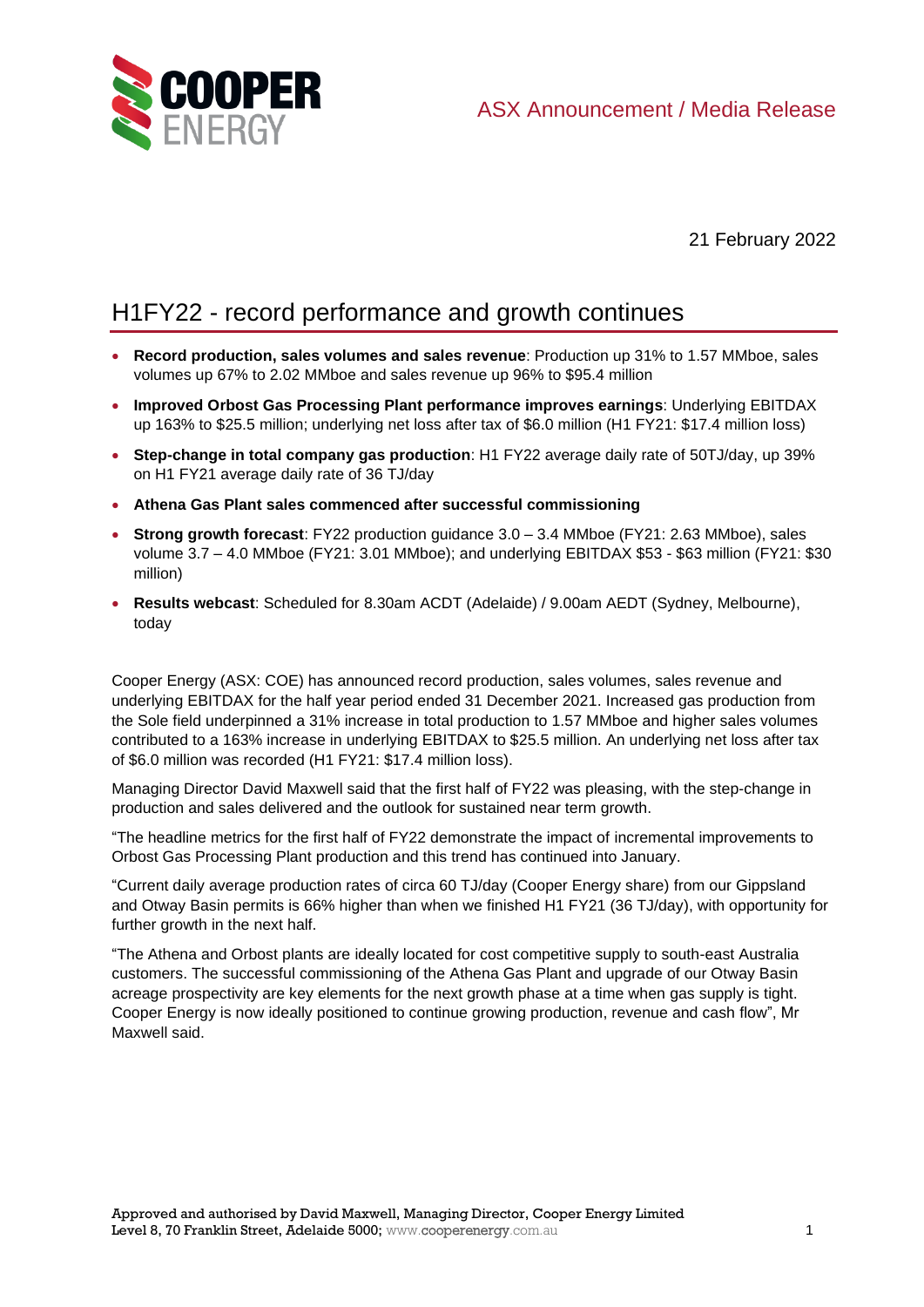## **OGPP production rate improvement and Phase 2B works**

Optimisation of the Orbost Gas Processing Plant (OGPP) has led to an increase in the Sole production rate from November 2021.

Following the trial and testing of the spray nozzles in September 2021 (when the average rate for the month was 34.6 TJ/day), November and December have seen improvements in rate to finish the half year with an average production rate of 40TJ/day. This is 90% higher than the average rate of 21 TJ/day in H1 FY21. Improvements continued in January 2022 when the average production rate was 46.5 TJ/day.

APA has advised there are delays in the supply of some of the equipment required for some of the Phase 2B works. The project implementation schedule and cost are being reassessed taking account of the improved production performance.

The OGPP is owned and operated by APA Group (ASX: APA).

## **AGP successful commissioning**

The Athena Gas Plant Project (AGP) achieved a critical milestone in the first half of FY22, with first gas from the Casino Henry fields introduced to the plant on 10 December 2021. This followed the successful cutover of the pipeline from the Iona Gas Plant (owned and operated by Lochard Energy) to the Athena Gas Plant, which was completed on schedule. First gas sales to customers commenced on 15 December 2021. Ramp-up of gas processing at Athena Gas Plant occurred through early January and production rates of up to 29.5 TJ/d have been achieved. Work on optimising well deliverability to further increase processing rates is ongoing.

The average production rate of Casino Henry in H1 FY22 was 10 TJ/d (Cooper Energy share), which is 33% lower compared to the average rate of 15 TJ/d in H1 FY21. The lower production in H1 FY22 was mainly due to planned downtime associated with the cessation of gas processing at the Iona Gas Plant, the pipeline cutover and commissioning of the Athena Gas Plant. The production outage was from 13 November to 15 December, following which gas sales recommenced.

The Athena Gas Plant is owned by Cooper Energy (50% and operator) and Mitsui E&P Australia Pty Ltd (25%) and Peedamullah Petroleum Pty Ltd (25%).

#### **Financial results**

The results for the period were impacted positively by the increased OGPP production rates, partially offset by third-party gas purchases to satisfy Sole Gas Sale Agreement nominations. Underlying EBITDAX was up 163% to \$25.5 million and an underlying net loss after tax of \$6.0 million was recorded (H1 FY21: \$17.4 million loss).

Capital expenditure was lower due to completion of the Athena Gas Plant upgrade and tie-in. Incurred capital expenditure of \$11.6 million was 32% lower than the prior corresponding period.

Cooper Energy is in a sound financial position with \$92.2 million in cash reserves at 31 December 2021. The Company has the continued support of its lenders with Deutsche Bank joining the lending syndicate during the half.

#### **New gas sale arrangements with AGL**

The new gas supply arrangements between Cooper Energy and AGL (as announced 13 September 2021) commenced on 1 January 2022. This, together with the OGPP production improvements, will significantly reduce the requirement for, and costs of, third-party gas purchases. This will result in a net surplus gas supply position and increased sales at spot gas prices.